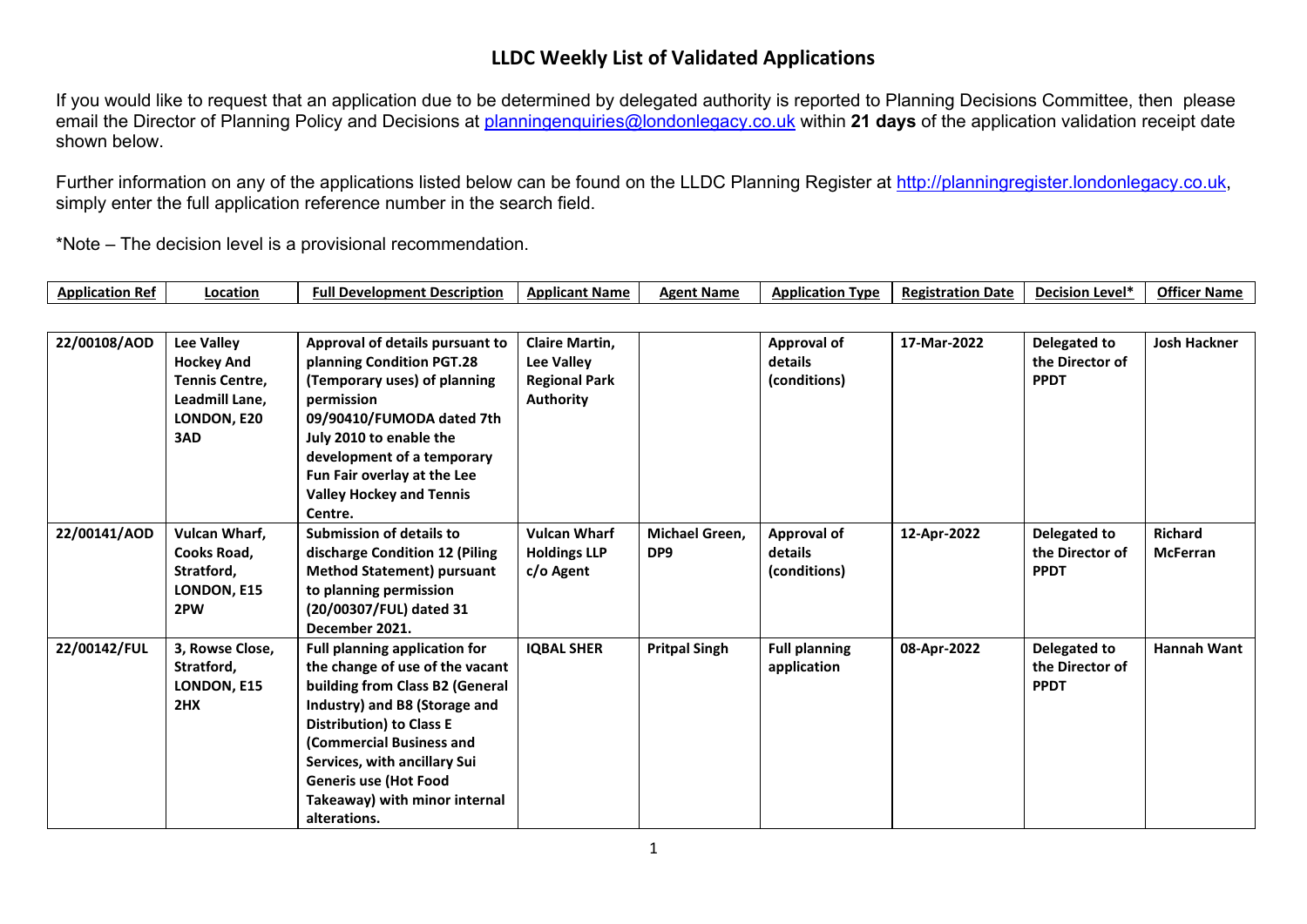## **LLDC Weekly List of Validated Applications**

If you would like to request that an application due to be determined by delegated authority is reported to Planning Decisions Committee, then please email the Director of Planning Policy and Decisions at [planningenquiries@londonlegacy.co.uk](mailto:planningenquiries@londonlegacy.co.uk) within **21 days** of the application validation receipt date shown below.

Further information on any of the applications listed below can be found on the LLDC Planning Register at [http://planningregister.londonlegacy.co.uk,](http://planningregister.londonlegacy.co.uk/) simply enter the full application reference number in the search field.

\*Note – The decision level is a provisional recommendation.

| <b>Application Ref</b> | Location                 | <b>Full Development Description</b> | <b>Applicant Name</b> | <b>Agent Name</b>      | <b>Application Type</b> | <b>Registration Date</b> | <b>Decision Level*</b> | <b>Officer Name</b> |
|------------------------|--------------------------|-------------------------------------|-----------------------|------------------------|-------------------------|--------------------------|------------------------|---------------------|
|                        |                          |                                     |                       |                        |                         |                          |                        |                     |
| 22/00143/AOD           | Vulcan Wharf,            | <b>Submission of details to</b>     | <b>Vulcan Wharf</b>   | Michael Green,         | <b>Approval of</b>      | 12-Apr-2022              | Delegated to           | <b>Richard</b>      |
|                        | Cooks Road,              | discharge Condition 23              | <b>Holdings LLP</b>   | DP <sub>9</sub>        | details                 |                          | the Director of        | <b>McFerran</b>     |
|                        | Stratford,               | (Replacement Bow Back River         | c/o Agent             |                        | (conditions)            |                          | <b>PPDT</b>            |                     |
|                        | LONDON, E15              | Wall) pursuant to planning          |                       |                        |                         |                          |                        |                     |
|                        | 2PW                      | permission (20/00307/FUL)           |                       |                        |                         |                          |                        |                     |
|                        |                          | dated 31 December 2021.             |                       |                        |                         |                          |                        |                     |
| 22/00147/NMA           | Leaside Lock,            | <b>Application for non-material</b> | <b>Guinness</b>       | Mr Luke                | Non-Material            | 14-Apr-2022              | Delegated to           | <b>Richard</b>      |
|                        | <b>Imperial Phase 1,</b> | amendment under Section 96A         | <b>Developments</b>   | <b>Sumnall, Turley</b> | Amendment               |                          | the Director of        | <b>McFerran</b>     |
|                        | (Land at                 | of the Town and Country             | Limited c/o           |                        | (Section 96A            |                          | <b>PPDT</b>            |                     |
|                        | Clockhouse &             | Planning Act 1990 (as               | Agent                 |                        | applications)           |                          |                        |                     |
|                        | Access House),           | amended) seeking                    |                       |                        |                         |                          |                        |                     |
|                        | <b>Imperial Street,</b>  | amendments to Condition 2           |                       |                        |                         |                          |                        |                     |
|                        | <b>Bromley by Bow,</b>   | (Approved Plans) of planning        |                       |                        |                         |                          |                        |                     |
|                        | London, E3 3AE           | permission (17/00364/FUL) to        |                       |                        |                         |                          |                        |                     |
|                        |                          | introduce changes to the            |                       |                        |                         |                          |                        |                     |
|                        |                          | internal layout of the first floor  |                       |                        |                         |                          |                        |                     |
|                        |                          | of the southern blocks of the       |                       |                        |                         |                          |                        |                     |
|                        |                          | development (C, D and E) in         |                       |                        |                         |                          |                        |                     |
|                        |                          | order to facilitate changes to      |                       |                        |                         |                          |                        |                     |
|                        |                          | the site ownership and              |                       |                        |                         |                          |                        |                     |
|                        |                          | management of Block D.              |                       |                        |                         |                          |                        |                     |